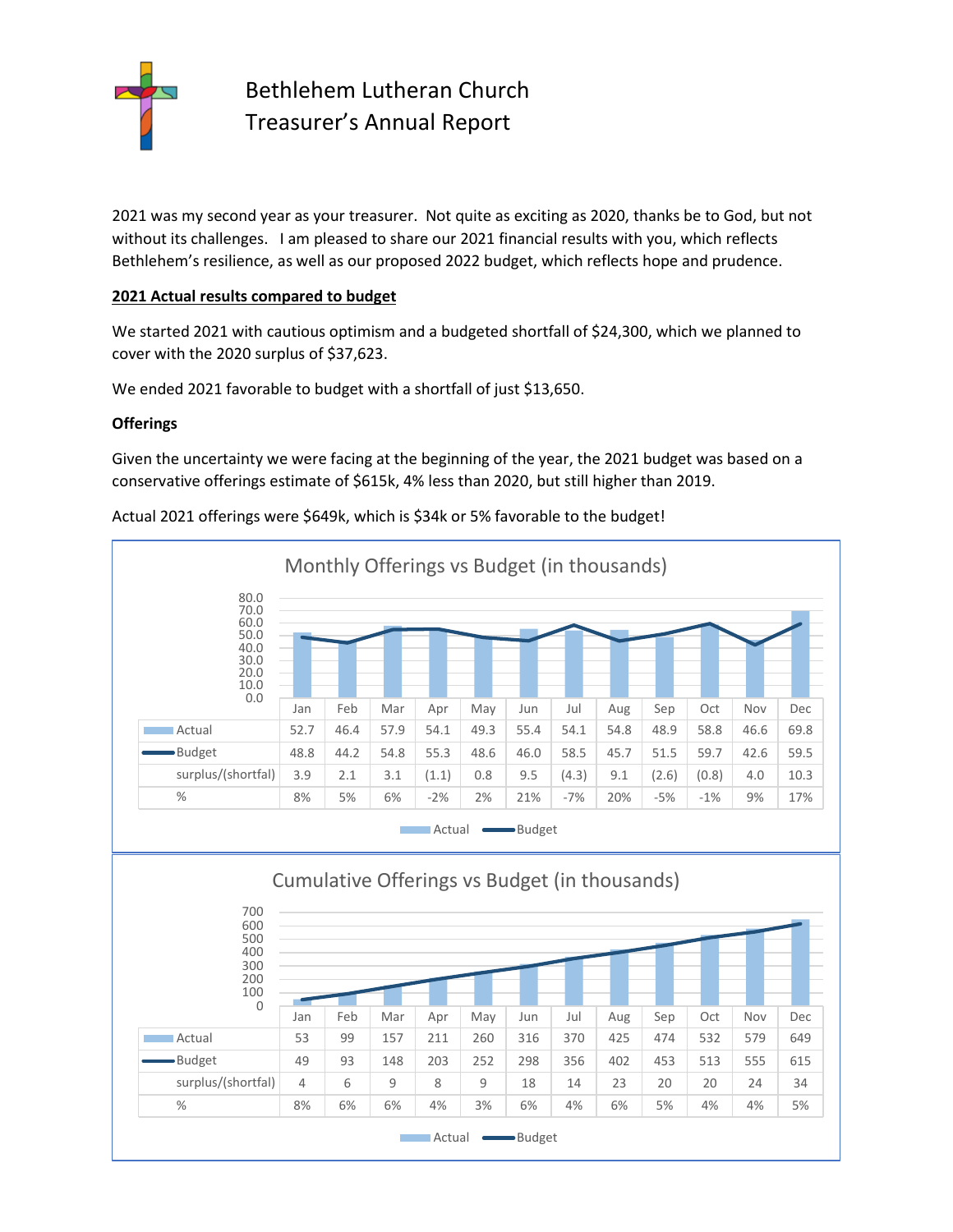## **Expense**

The 2021 expense budget included only a modest 2% increase in staffing and related costs but otherwise assumed expenses would be held flat or even reduced to the extent 2020 included non-recurring covid related costs. That said, we did have to increase the budget to replace a 3-month mortgage deferment in 2020 and library stipend previously funded with designated reserves.

Actual expenses in 2021 were \$27k over budget with higher spending across most discretionary categories. Note however that spending was monitored closely throughout the year and adjusted only when higher offerings created more room in the budget.

|        |                                     | <b>2021 Actual vs Budget</b> |                 |              |         |  |  |  |  |  |
|--------|-------------------------------------|------------------------------|-----------------|--------------|---------|--|--|--|--|--|
|        |                                     |                              |                 | Fav (Unfav)  |         |  |  |  |  |  |
|        |                                     | Actual                       | <b>Budget</b>   | \$           | %       |  |  |  |  |  |
| $[1]$  | Offerings                           | 648,817                      | 615,000         | 33,817       | 5%      |  |  |  |  |  |
| $[2]$  | Other Income                        | 4,251                        |                 | 4,251        |         |  |  |  |  |  |
| $[3]$  | Shared cost reimbursement           | 169,704                      | 169,704         |              | 0%      |  |  |  |  |  |
|        | Income                              | 822,773<br>S.                | \$784,704       | Ś.<br>38,069 | 5%      |  |  |  |  |  |
| [4]    | Staffing                            | 453,941                      | 454,528         | 587          | 0%      |  |  |  |  |  |
| $[5]$  | <b>Music</b>                        | 11,900                       | 7,557           | (4, 343)     | $-57%$  |  |  |  |  |  |
| [6]    | Education / Library                 | 2,308                        | 500             | (1,808)      | $-362%$ |  |  |  |  |  |
| $[7]$  | <b>Family Ministry</b>              | 5,874                        | 4,500           | (1, 374)     | $-31%$  |  |  |  |  |  |
| [8]    | Worship                             | 9,569                        | 7,100           | (2,469)      | $-35%$  |  |  |  |  |  |
| $[9]$  | Outreach                            | 55,185                       | 55,647          | 462          | 1%      |  |  |  |  |  |
| $[10]$ | Office / Administrative             | 84,047                       | 76,600          | (7, 447)     | $-10%$  |  |  |  |  |  |
| $[11]$ | <b>Property Maintenance</b>         | 112,258                      | 109,491         | (2,767)      | $-3%$   |  |  |  |  |  |
| $[12]$ | Property Mortgage, Taxes, Insurance | 101,341                      | 93,081          | (8, 260)     | -9%     |  |  |  |  |  |
|        | <b>Total Expense</b>                | 836,422                      | 809,004         | (27,419)     | $-3%$   |  |  |  |  |  |
|        | <b>Net surplus (shortfall)</b>      | \$<br>(13, 650)              | S.<br>(24, 300) | \$<br>10,650 | 44%     |  |  |  |  |  |

[1] Higher member, non-pledged offerings and special offerings

[2] Includes \$3,750 from synod for hosting

- [3] Preschools resumed making full shared cost reimbursement payments
- [4] On target staffing and related costs
- [5] Guest musicians, supplies and piano/organ tuning
- [6] Conferences and literature
- [7] High school and confirmation expense
- [8] Outdoor and virtual worship equipment and tech support
- [9] ELCA benevolence was 8.1% of offerings less than 8.6% budget due to higher offerings
- [10] New computers for pastors and higher than expected utilities
- [11] Increased rate on janitorial services (\$4.6k) off-set by lower repairs & maintenance
- [12] Mortgage refinance \$6.2k including a \$5.5 refinance fee, Ins/tax \$2k higher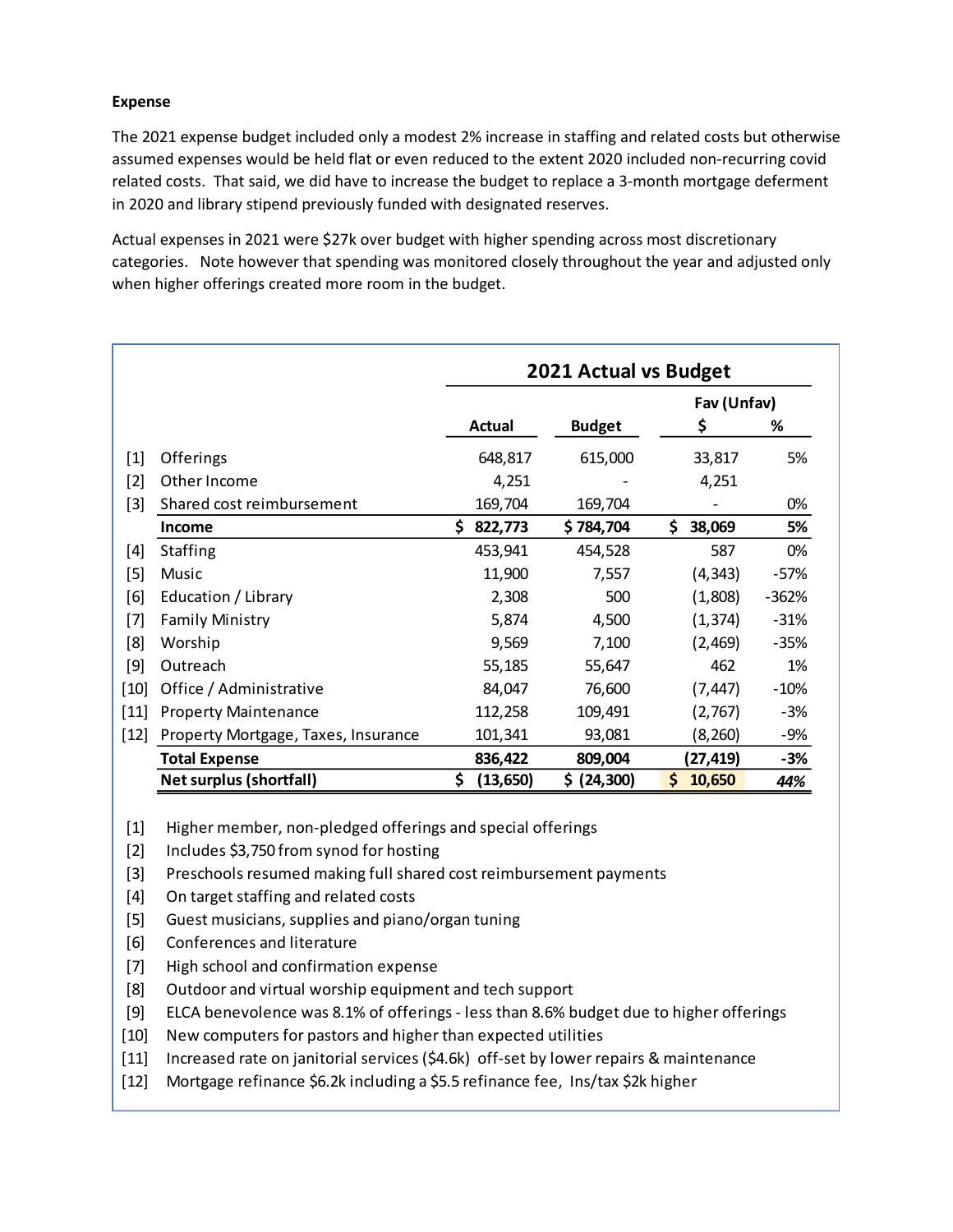# **Mortgage Refinance**

In June of 2021 we refinanced our mortgage to eliminate a \$23,566 balloon payment that otherwise would have been due upon maturity.

The balloon payment was created last year when we opted to defer 3 months of mortgage payments given the uncertainty of the pandemic and shut down of the preschools. The overall impact of the deferment was additional interest of \$6,361, however it would have required a balloon payment of \$23,566 in February 2031 (\$17,205 in deferred payments plus the \$6,361 additional interest)

The terms of the refinance are as follows:

- 4% interest rate (vs 4.375% on original loan)
- Same maturity (February 2031)
- Monthly Payment: \$5,822 (\$87 higher than previous loan payment of \$5,735)
- Prepayment penalty 2% thru June 2026 (same as original loan, but the 5-year clock reset)
- Total savings compared to original loan, post deferment \$7,891
- Impact of 2020 deferment plus 2021 refinance compared to the original loan savings of \$1,530

Unfortunately, we had to pay an upfront refinance fee of 1% or \$5,528. The council approved the refinance however, to alleviate the church from the burden of a future balloon payment.

|                 | Original | Orig Loan   | VS        | Refinanced | vs Orig Loan | vs Orig   |
|-----------------|----------|-------------|-----------|------------|--------------|-----------|
| Year            | Loan     | w/deferment | Orig Loan | Loan       | w/deferment  | Loan      |
| 2020            | 68,820   | 51,615      | (17, 205) | 51,615     | -            | (17, 205) |
| 2021            | 68,820   | 68,820      |           | 74,870     | 6,050        | 6,050     |
| 2022-2030       | 619,380  | 619,380     |           | 628,776    | 9,396        | 9,396     |
| 2031 (thru Feb) | 11,393   | 34,959      | 23,566    | 11,622     | (23, 337)    | 229       |
| <b>Total</b>    | 768,413  | 774,774     | 6,361     | 766,883    | $(7,891)$ \$ | (1, 530)  |

#### **Mortgage Payments**

#### **Covid Relief**

As a reminder, in 2020 we received a PPP loan of \$267k. The loan was subsequently forgiven. In 2021 we continued to pursue covid relief available through the Employee Retention Credit program.

Mark Stauffer is leading this effort with great success. THANK YOU MARK! – for all your hard work, your strategic thinking and your commitment to Bethlehem. You are truly a blessing to our church.

Due to Mark's extensive research including reaching out to experts, we believe we are eligible for ERC credits in each of the 5 quarters Q2 2020 through Q2 2021 and have submitted claims for each.

In August we received \$145k relating to Q2 2021. This claim was submitted along with current tax filings which is likely why we received it first. Previous quarters were submitted as amendments. Although we are optimistic, it is still unclear if and when we will receive additional funds. The council has decided to put all funds in reserve until all claims are either received or denied. This way we will know the full amount available before making allocation decisions. ERC credits are not reflected in the 2022 budget.